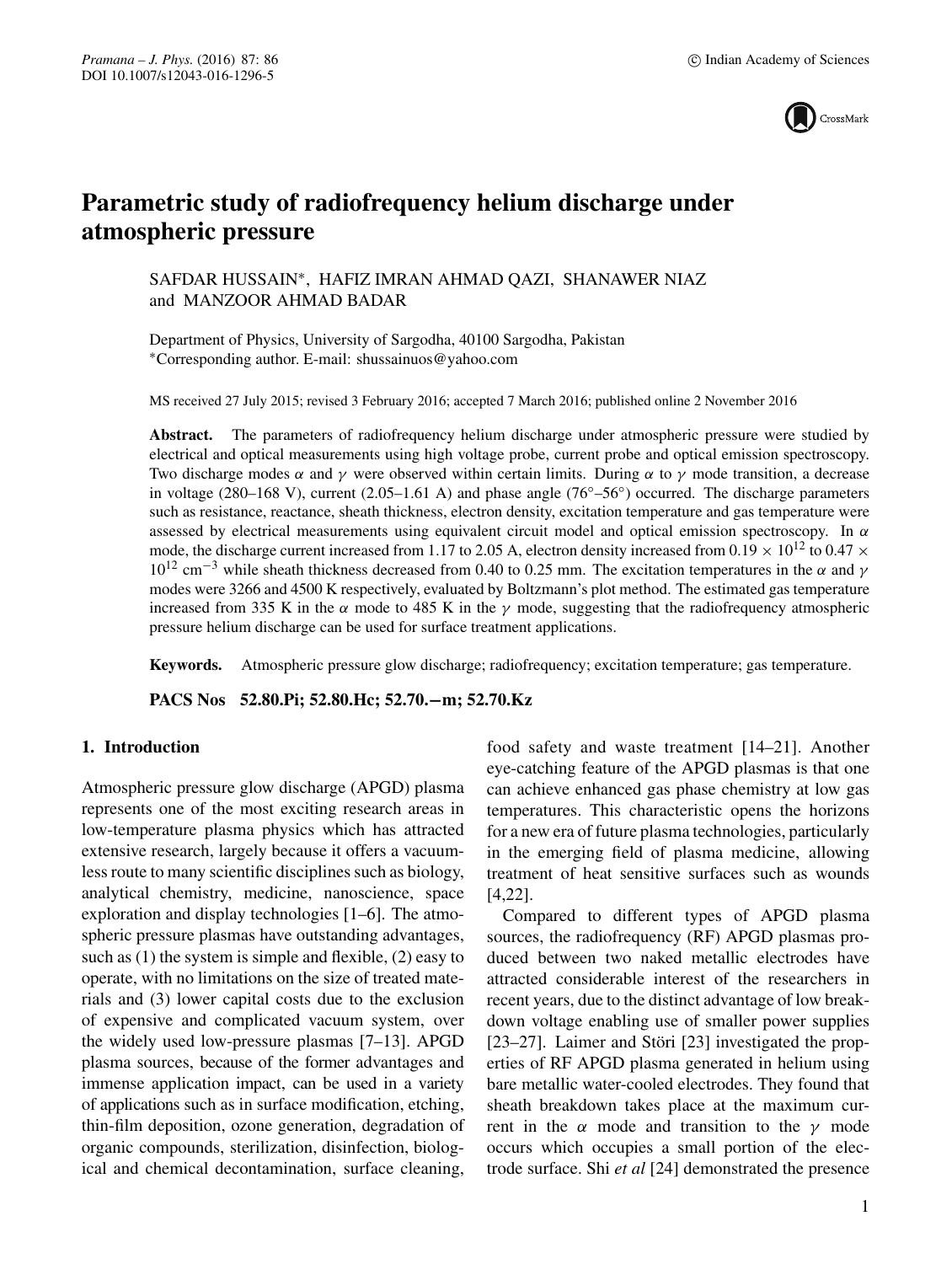of normal glow mode and recovery mode in addition to the abnormal glow mode in radiofrequency atmospheric pressure helium glow discharge plasmas. Their electrode system consisted of a grounded metal rod and a powered metal plate with a few millimeters separating them. They reported that sheath breakdown causes mode transition. Li *et al* [25] produced RF APGD plasmas using helium, air, argon, nitrogen or their mixtures as working gas in a planar-type plasma reactor and studied discharge parameters like breakdown voltage, discharge mode and discharge voltage for maintaining the  $\alpha$  and  $\gamma$  modes.

The aim of this paper is to describe the properties and obtain the discharge parameters of an atmospheric pressure radiofrequency helium glow discharge by electrical measurements using equivalent circuit model and optical emission spectroscopy.

## **2. Experimental set-up**

The schematic diagram of the experimental set-up and diagnostics is shown in figure 1. The discharge used for this study is produced between two planar squarealuminum electrodes. The effective surface area of each electrode is  $20 \text{ cm}^2$  and the spacing between them is fixed at 2.2 mm by using two glass spacers. The top electrode is connected to the RF power supply (Comdel, CX 600AS, 13.56 MHz) via impedance matching network (Match Pro CPM-1000) while the bottom electrode is grounded. The glow discharge is generated by using industrial-grade helium with a flow rate of 3 standard litre per minutes (SLM). Helium is injected from the back side of the electrodes through the teflon mount. After generating glow discharge in the spacing between the electrodes, the working gas is ejected into ambient air. Due to altitude, the average atmospheric pressure of Sargodha is about 992 hPa which is used in the calculation. However, the pressure may change during experiments due to variations in weather condition.

The electrical properties of the discharge are studied by measuring the current and voltage across the discharge simultaneously. The discharge current and the applied voltage are measured by wide-band current (Tektronix P6021 with a bandwidth of 60 MHz) and voltage (Tektronix P5100 with a bandwidth of 250 MHz) probes. The discharge current and applied voltage values and their characteristic waveforms are recorded on a digital oscilloscope (Tektronix TDS 2024B with a sampling rate of 2 G samples/s and a bandwidth of 200 MHz). The electrical data are transferred to a computer. The pictures of the discharge are captured by focussing digital camera (Kodak C 913) through the microscope. The exposure time of the digital camera is 2 ms. Optical emission spectrum is obtained by the spectrometer (Avantes, Avaspec-3648) with chargecoupled device (CCD) detector array and a grating of 1200 grooves/mm and slit width of 10  $\mu$ m. The wavelength of the spectrometer is calibrated using a mercury lamp before the experiment. More details of this device can be found elsewhere [28].



**Figure 1.** Schematic of the experimental set-up and diagnostics.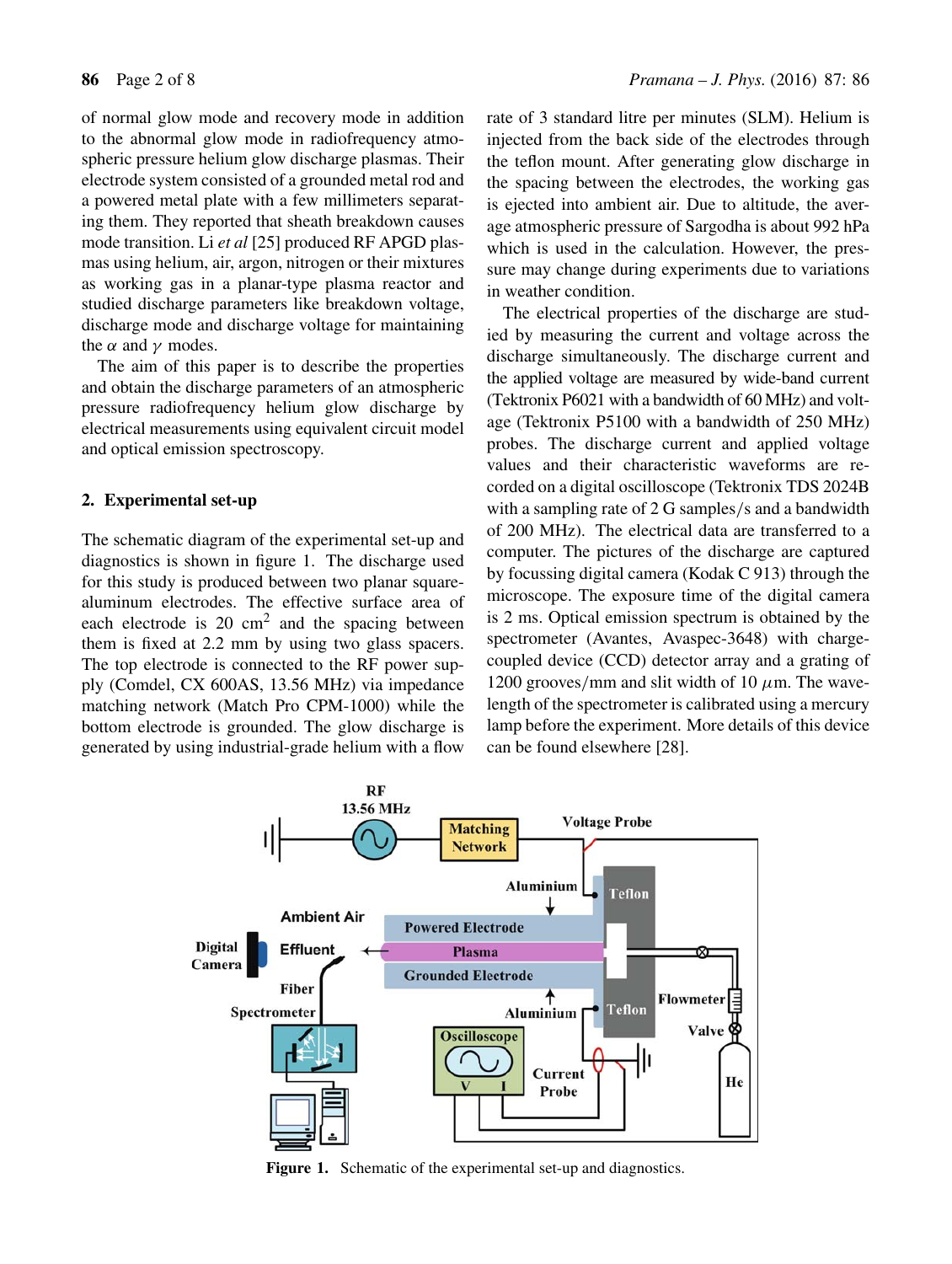#### **3. Results and discussions**

The characteristic discharge voltage and current waveforms of the atmospheric helium RF APGD plasma just before and after the mode transition are presented in figure 2. Applied voltage and discharge current traces shown in figure 2 are smooth and mostly sinusoidal, indicating a generally linear response of the discharge. Furthermore, the current waveform leading the voltage waveform, demonstrates that the discharge is capacitive in nature. The phase angle between the current and voltage waveforms just before the mode transition in the  $\alpha$  mode and just after the mode transition in the  $\gamma$ mode are 76◦ and 56◦, respectively. The shifts in phase angle of 14◦ and 34◦ are due to the resistance arising from the conducting plasma.

Figure 3 shows the voltage–current  $(V_{a,r,m,s} - I_{r,m,s})$ characteristics of the atmospheric helium RF APGD plasma where the root mean square (r.m.s.) values of the



**Figure 2.** Characteristic traces of the applied voltage and discharge current for helium RF APGD plasma in (**a**) α mode at 2.81 A, 388 V and (**b**) γ mode at 2.35 A, 237 V.

applied voltage are plotted as a function of r.m.s. discharge current. In no-discharge regime, discharge current increases linearly with applied voltage and the phase difference between them is 90◦ indicating purely capacitive impedance. The breakdown occurs at an applied voltage of 185 V. A uniform purplish glow discharge covering only part of the electrodes appears and the phase angle between the current and the voltage decreased from 90◦ due to the presence of both capacitive and resistive impedances. By increasing the applied voltage, the discharge current increases almost linearly and the  $V_{a,r,m,s}$ ,  $-I_{r,m,s}$ , curve has positive differential conductivity suggesting typical abnormal glow mode of the discharge. In this regime, the gradient of the  $V_{a,r,m,s}$  –  $I_{r,m,s}$  curve is less than the gradient of the no-discharge regime. At low input powers, partial coverage of the electrodes' surface with glow discharge is observed. As the RF power rises, discharge expands continuously over electrodes until there is full coverage of electrodes' surface with glow discharge. The electrodes become totally covered with glow discharge at a voltage of 212 V and a current of 117 A. Further increase in input power enhances the brightness of the discharge with no change in its size and shape. The glow discharge is volumetric, homogeneous in time and self-sustaining as shown in figure 4a. A comparison of this volumetric discharge with atmospheric helium RF APGD plasma shows that these features are characteristics of the  $\alpha$  mode [23,25,27,29].

Upon further increasing the applied voltage to 280 V, an abrupt mode transition occurs. The applied voltage drops from 280 to 168 V, current decreases from 2.05 to 1.61 A and the phase angle reduces from 76◦ to 56◦.



**Figure 3.** Current–voltage characteristics of helium RF APGD plasma.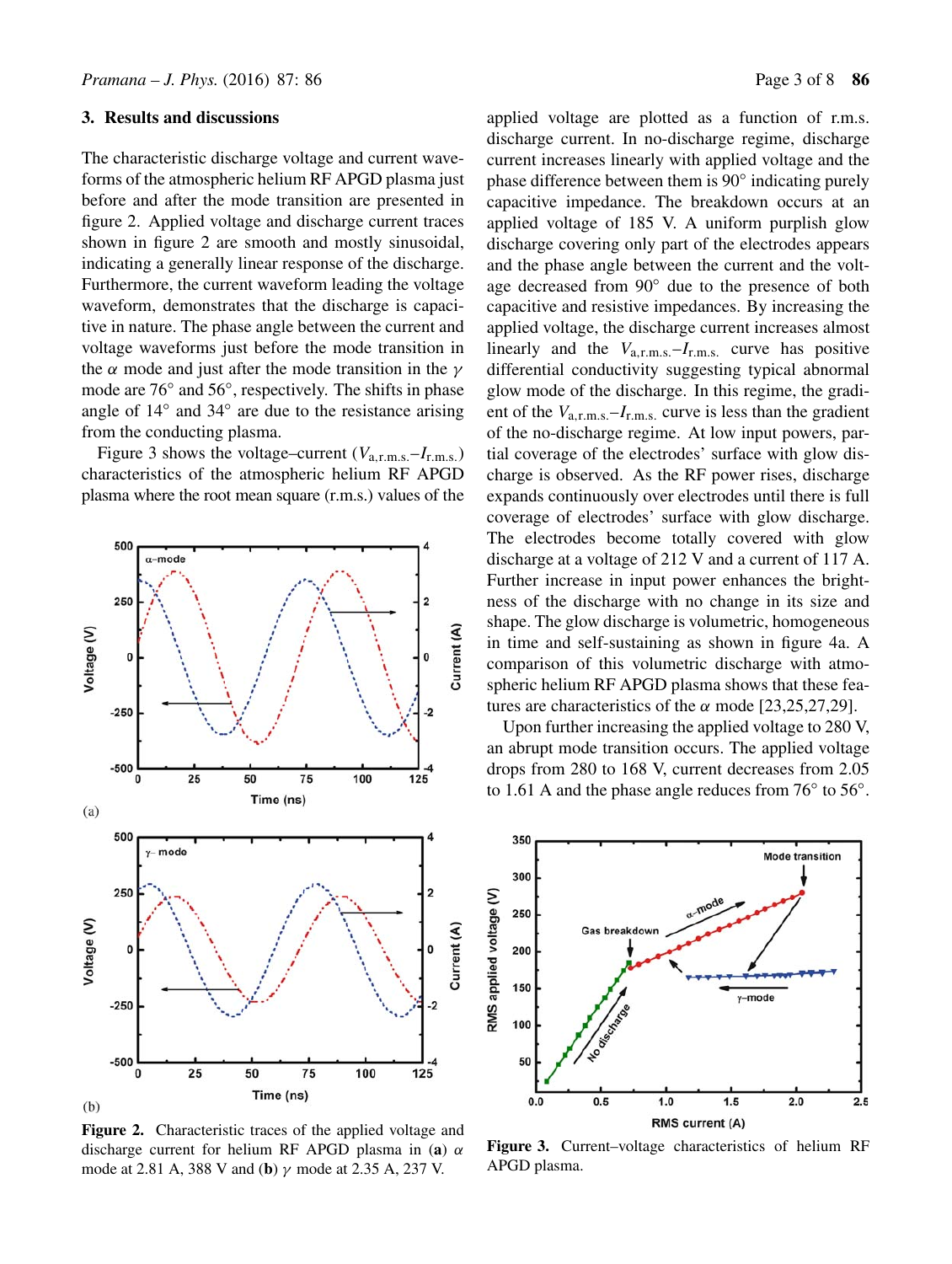

**Figure 4.** Photograph showing the cross-sectional view of the discharge and the corresponding intensity profile obtained by the image processing of photograph in (**a**) the  $\alpha$  mode and (**b**) the  $\gamma$  mode.

The discharge contracts into a less luminous narrow plasma column with intense negative glow near the electrodes. A comparison of this discharge with helium RF APGD plasma shows that these features are characteristic of the  $\gamma$  mode [23,25,27,29]. It is known that in the  $\gamma$  mode, secondary electron emission from the electrodes surface is dominant which enhances the optical emission near the electrodes. This is the reason for the brightest layer to exist near the electrode as shown in figure 4b. By increasing the RF power, current increases and voltage remains fixed at about 168 V. The negative glow as well as the plasma column expands horizontally and a layered structure is observed in a direction normal to the electrodes. Adjacent to each negative glow and in the centre of the gap, the plasma is relatively dim [29]. By decreasing the power, current drops at an almost fixed voltage whereas the size of the negative glow and the number of positive columns are reduced. The  $\gamma$  discharge finally transforms to a pure  $\alpha$  discharge. Figure 4 shows magnified photographs of the  $\alpha$  and  $\gamma$  discharge modes and the corresponding visible emission intensity profiles obtained by the image processing of the photographs.

To further understand the characteristics of each mode and the transition between them, an equivalent electrical circuit of the RF APGD plasma is required. The RF APGD plasma reactor as a whole is represented by a parallel combination of plasma impedance and parasitic capacitance due to glass spacers etc. [25]. The plasma itself is modelled as a series combination of two capacitors representing the electrode sheaths and a resistor representing the bulk plasma [24,30]. For electrodes (surface area  $A = 20$  cm<sup>2</sup>) fully covered with glow discharge plasma, the parasitic capacitance (38.3 pF) is calculated by subtracting the capacitance of a parallel plate capacitor (8 pF) from the capacitance measured without a plasma (46.3 pF) evaluated from the slope of no-discharge regime. From the evaluation of measured values of the discharge current, applied voltage and phase angle between them using equivalent circuit model, the discharge resistance and the reactance were obtained. The sheath thickness can be determined using the equation [31]

$$
d_{\rm s} = 0.76 \,\varepsilon_0 (2\pi f) X A,\tag{1}
$$

where  $\varepsilon_0$  is the permittivity of free space (Fm<sup>-1</sup>),  $f =$ 13.56 MHz in this case,  $X$  is the discharge reactance and A is the discharge area  $(m<sup>2</sup>)$ .

The electron number density of the bulk plasma can be calculated using the equation [25,26]

$$
j = -en_e\mu_e E,\tag{2}
$$

where  $j$  is the current density of the plasma bulk,  $e$  is the unit charge,  $\mu_e$  is the electron mobility ( $\mu_e P$  =  $0.86 \times 10^6$  cm<sup>2</sup> Torr/V s) for helium [30] and *E* is the electric field of the bulk plasma which is calculated using the equation [25]

$$
E = \frac{jRA}{(d - 2d_{\rm s})},\tag{3}
$$

where  $R$  is the resistance of the bulk plasma and  $d$  is the gap spacing.

From the formulas given above, the resistance, reactance, sheath thickness and electron number density were calculated in the current range 1.17–2.05 A. The results of calculations for full coverage of electrodes with helium  $\alpha$  discharge are shown in figure 5. Figure 5a presents the variation of resistance, reactance and their ratio with discharge current in the  $\alpha$ mode. Both resistance and reactance decrease with increase in discharge current. In this case, the rise in input power is used to increase ionization in the fixed plasma area which increases the discharge current and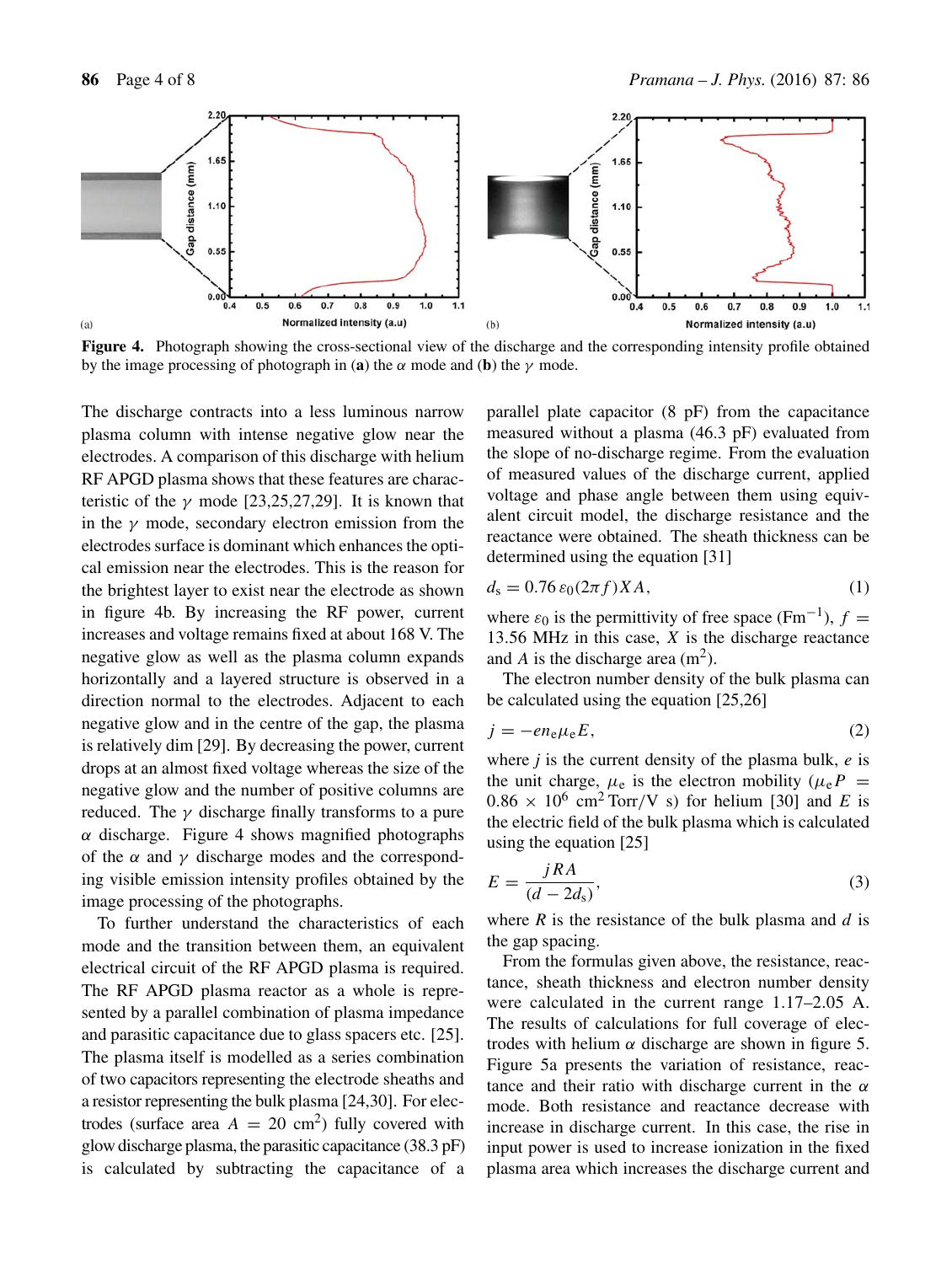

**Figure 5.** Variation of (**a**) discharge resistance, reactance and their ratio, (**b**) sheath thickness and (**c**) electron number density, with discharge current for fully covered electrodes with  $\alpha$  discharge.

the current density. Increase in ionization decreases the discharge resistance and increases the capacitance due to the decrease of sheath thickness as is evident from figure 5b. However, increase in the ratio  $X/R$  in figure 5a indicates that the increase in capacitance was smaller than the decrease in resistance.

Figure 5b presents the sheath thickness as a function of discharge current. Note that the helium sheath thickness decreases monotonically from 0.40 to 0.25 mm as the discharge current increases from 1.17 to 2.05 A. Laimer and Störi [23] calculated sheath thickness as 0.34 mm for atmospheric pressure contaminated helium glow discharge just before  $\alpha$  to  $\gamma$  mode transition with 2.5 mm spacing between the electrodes. Park *et al* [32] estimated sheath thickness for atmospheric pressure high-purity helium at 1.6 mm spacing from spatial profiles of emission intensity and obtained a value of 0.35 mm, while Moon *et al* [27] calculated sheath thickness as 0.5 mm using visible emission intensity profiles and simple series circuit model.

The electron number density vs. discharge current is plotted in figure 5c. The electron density increases from 0.19  $\times$  10<sup>12</sup> to 0.47  $\times$  10<sup>12</sup> cm<sup>-3</sup> as the discharge current increases from 1.17 to 2.05 A. Park *et al* [33] obtained the electron density as  $0.29 \times 10^{12}$  cm<sup>-3</sup> from neutral bremsstrahlung measurements for atmospheric pressure contaminated helium glow discharge at 2.4 mm spacing. Moravej *et al* [26] determined the electron density as  $0.93 \times 10^{12}$  cm<sup>-3</sup> for atmospheric pressure high purity helium glow discharge at 1.6 mm spacing between electrodes. Laimer and Störi [23] calculated the electron density as  $0.22 \times 10^{12}$  cm<sup>-3</sup> just before  $\alpha$  to  $\gamma$  mode transition with contaminated helium at atmospheric pressure for 2.5 mm spacing. Therefore, electron number density and sheath thickness for  $\alpha$  discharge of helium exhibited in figure 5 almost match the corresponding values presented in [23,26,32,33].

Figures 6a and 6b present the visible emission spectra in 300–800 nm wavelength range recorded at 2.05 and 1.61 A r.m.s. discharge currents corresponding to the  $\alpha$  and  $\gamma$  modes, respectively. The excited helium atomic lines 388.9, 447.2, 471.3, 492.1, 501.5, 587.5, 667.8, 706.5 and 728.1 nm are dominantly observed because helium is the working gas. In addition, OH line at 309 nm, excited  $N_2$  lines at 337 nm and 357 nm,  $N_2^+$  line at 391.4,  $H_\alpha$  line at 656.6 nm and atomic oxygen line at 777 nm can clearly be seen in figure 6. Nitrogen, oxygen and OH lines appear due to the plasma forming in ambient air and the impurities in the industrial grade helium. The emission intensity of the entire spectral range in the  $\gamma$  mode is significantly more than that in the  $\alpha$  mode.

In this study, excitation temperature which provides information about the concentration of plasma's species was measured by Boltzmann's plot method [34]. The excitation temperature is determined using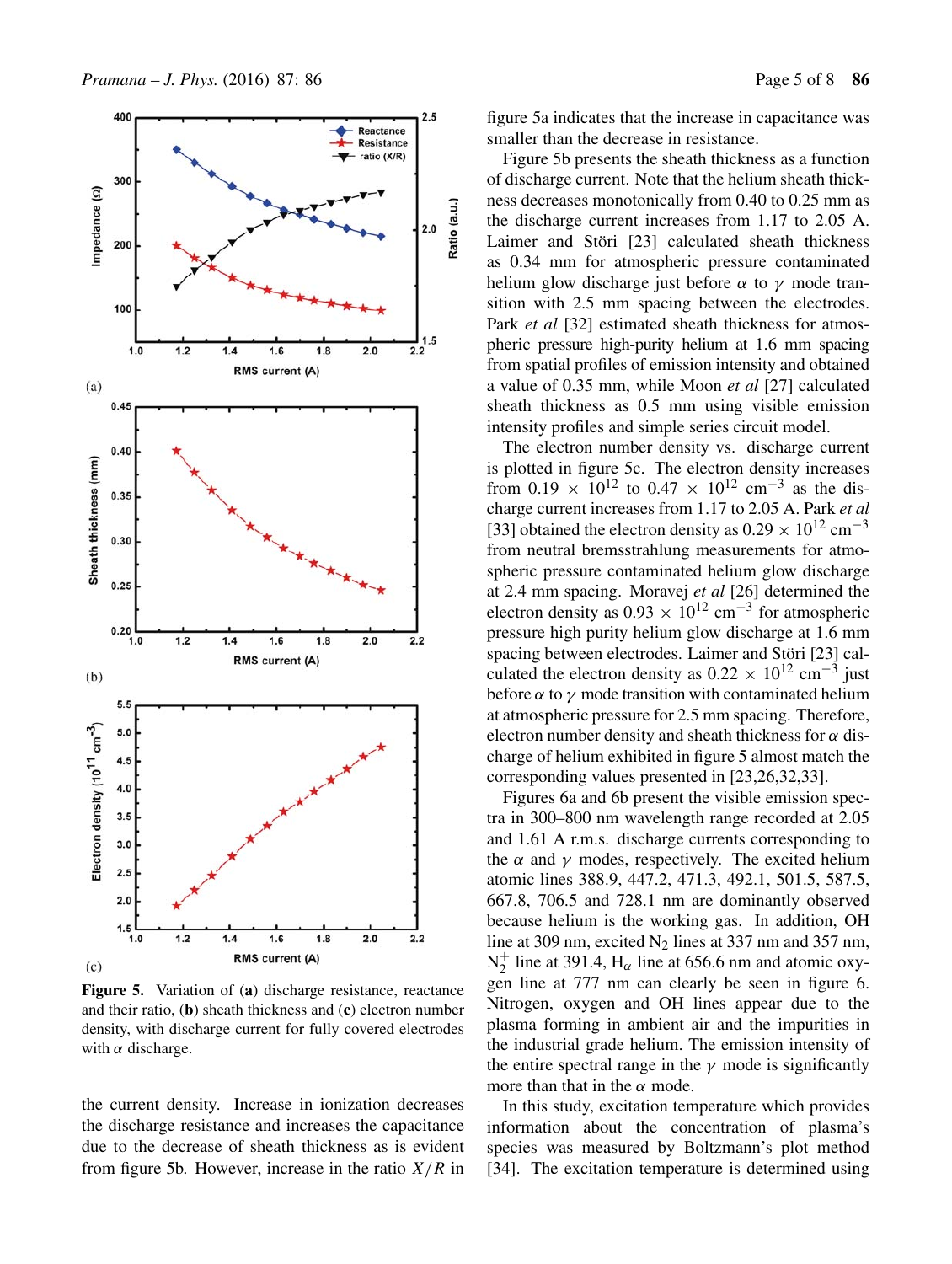

**Figure 6.** Optical emission spectra of He APGD plasma in (**a**) α mode at  $I_{r.m.s.}$  = 2.05 A and (**b**)  $\gamma$  mode at  $I_{r.m.s.}$  = 1.61 A.

intensities of several spectral lines, assuming that the population of the emitting levels obeys the Boltzmann's distribution [35]. The excitation temperature is obtained from the following equation:

$$
\ln\left(\frac{I_{ki}\lambda_{ki}}{g_kA_{ki}}\right) = -\frac{E_k}{k_B T_{\text{exc}}} + C,\tag{4}
$$

where  $\lambda_{ki}$  is the wavelength,  $I_{ki}$  is the measured intensity,  $A_{ki}$  is the transition probability,  $g_k$  is the statistical weight of the upper level,  $k_B$  is the Boltzmann constant and  $T_{\rm exc}$  is the excitation temperature. With the help of the calibrated spectroscopic set-up, the following He–I spectral lines at 471.3, 492.1, 587.5, 667.8, 706.5 and 728.1 nm are obtained and used for the Boltzmann's plot [36]. Table 1 presents the data for the selected He–I spectral lines [37].

In figures 7a and 7b, the function  $ln(I\lambda/gA)$  vs. the energy of the upper level is plotted for each transition considered and the excitation temperature in the  $\alpha$  and  $\gamma$  modes is obtained from the slope using eq. (4). The excitation temperature increases from 3266 K in the α mode to 4500 K in the  $γ$  mode. The intensity of helium atomic lines emitted from levels having energy

**Table 1.** Helium spectral lines used for the excitation temperature measurements [37].

| Transition              | $\lambda$ (nm) | $A_{ki}$ (10 <sup>8</sup> s <sup>-1</sup> ) | $g_k$ | $E$ (eV) |
|-------------------------|----------------|---------------------------------------------|-------|----------|
| $4^3S \rightarrow 2^3P$ | 471.3          | 0.0528                                      | 3     | 23.59    |
| $4^1D \rightarrow 2^1P$ | 492.1          | 0.198                                       | 5     | 23.73    |
| $3^3D \rightarrow 2^3P$ | 587.5          | 0.294                                       | 3     | 23.07    |
| $3^{1}D \to 2^{1}P$     | 667.8          | 0.637                                       | 5     | 23.07    |
| $3^3S \rightarrow 2^3P$ | 706.5          | 0.0309                                      | 3     | 22.71    |
| $3^1S \to 2^1P$         | 728.1          | 0.182                                       |       | 22.92    |



**Figure 7.** Boltzmann's plot of the selected He-I spectral lines for (**a**)  $\alpha$  and (**b**)  $\gamma$  modes. The excitation temperatures obtained from Boltzmann's plot are 3266 K for the  $\alpha$ mode and 4900 K for the  $\gamma$  mode.

close to the helium ionization energy 24.58 eV, such as 471.3 and 492.1 nm, increases in the  $\gamma$  mode due to the increase in excitation temperature from 3266 K in the  $\alpha$  mode to 4500 K in the  $\gamma$  mode. A comparison of the results shows that the excitation temperature of the He RF APGD plasma tallies with the other He RF atmospheric plasmas [27]. However, it is lower than that of low-pressure He glow discharges [34]. At atmospheric pressure, the electron-neutral collision frequency is huge as a result of small order of mean free paths. That is why the electrons are able to accumulate very small amount of energy leading to low excitation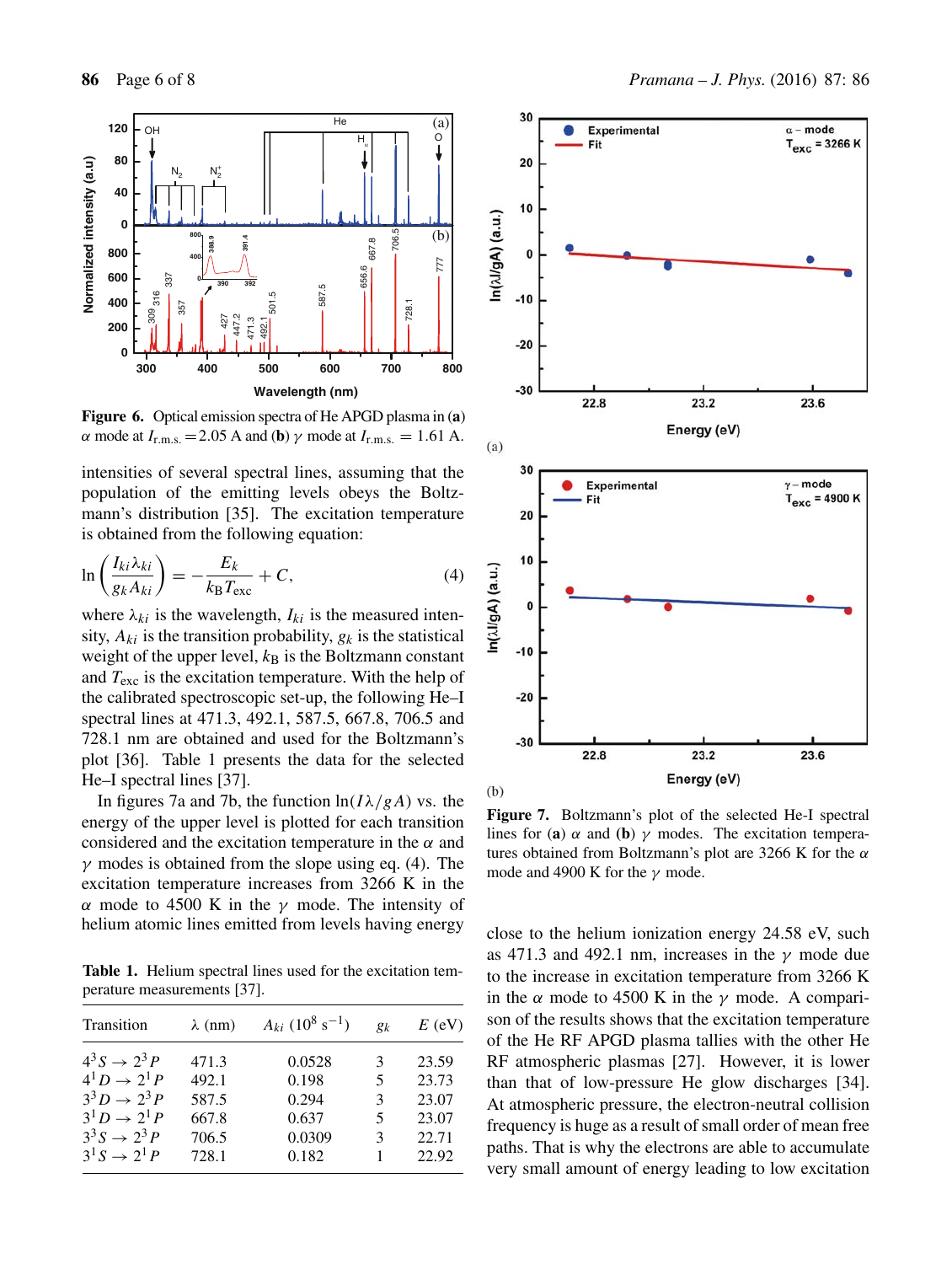

**Figure 8.** The comparison of the measured  $N_2^+$  molecular spectrum with LIFBASS-generated synthetic spectrum. The estimated rotational temperatures for the  $\alpha$  mode and the  $\gamma$ mode are 335 K and 485 K, respectively.

temperatures as compared to low-pressure helium glow discharges.

At atmospheric pressure, the gas temperature can be deduced from rotational temperature due to the frequent collisions among heavy particles [38]. The optical emission spectrum of  $N_2^+$  molecular band is used to estimate the gas temperature. The gas temperature is obtained by comparing the shape of the synthetic spectrum generated by LIFBASS with the measured  $N_2^+$  line around 391.4 nm [39]. This program assumes that the rotational states are Boltzmann-distributed. The best fit between the experiment and the simulation reveals the rotational temperature of the experiment. Typical fitting of the measured spectrum with synthetic spectrum in the  $\alpha$  and  $\gamma$  mode are shown in figures 8a and 8b. The simulated spectra at 335 K and 485 K rotational temperatures give best fit to the measured spectra in the  $\alpha$  and  $\gamma$  modes, respectively. Therefore, the gas temperature of He RF APGD plasma is 335 K in the  $\alpha$ mode and 485 K in the  $\gamma$  mode. This gas temperature is suitable for surface modification applications [14].

# **4. Conclusions**

In a nutshell, the helium RF APGD plasma exhibited α and γ operation modes. The discharge parameters such as resistance, reactance, sheath voltage, sheath thickness, electron number density, excitation temperature and gas temperature were obtained by electrical measurements using equivalent circuit model and optical emission spectroscopy. The assessed values were within a reasonable range. The excitation temperature increased from 3266 K in the  $\alpha$  mode to 4500 K in the  $\gamma$  mode. The estimated gas temperature increased from 335 K in the  $\alpha$  mode to 485 K in the  $\gamma$  mode, suggesting that the radiofrequency atmospheric pressure helium discharge can be used for surface treatment of materials.

## **Acknowledgement**

This work is partially supported by the Higher Education Commission Project No. 1852.

#### **References**

- [1] H B Wang, W T Sun, H P Li, C Y Bao, X Gao and H Y Luo, *Appl. Phys. Lett.* **89**, 161504 (2006)
- [2] S Hussain, H I A Qazi and M A Badar, *Phys. Plasmas* **21**, 030702 (2014)
- [3] H Shirai, Y Kobayashi and T Hasegawa, *Appl. Phys. Lett.* **87**, 143112 (2005)
- [4] D B Graves, *Phys. Plasmas* **21**, 080901 (2014)
- [5] A Fruchtman, *Phys. Re*v*. Lett.* **96**, 065002 (2006)
- [6] H S Uhm, C G Son, B H Hong and E H Choi, *Phys. Plasmas* **16**, 094503 (2009)
- [7] S Sharma and M M Turner, *Phys. Plasmas* **20**, 073507 (2013)
- [8] M A Lieberman, *IEEE Trans. Plasma Sci.* **16**, 638 (1988)
- [9] S Sharma and M M Turner, *Plasma Sources Sci. Technol.* **22**, 035014 (2013)
- [10] M M Turner, *Phys. Re*v*. Lett.* **75**, 1312 (1995)
- [11] I D Kaganovich, *Phys. Re*v*. Lett.* **89**, 265006 (2002)
- [12] S Sharma, S K Mishra and P K Kaw, *Phys. Plasmas* **21**, 073511 (2014)
- [13] S Sharma, S K Mishra, P K Kaw, A Das, N Sirse and M M Turner, *Plasma Sources Sci. Technol.* **24**, 025037 (2015)
- [14] S Y Moon, J W Han and W Choe, *Thin Solid Films* **506–507**, 355 (2006)